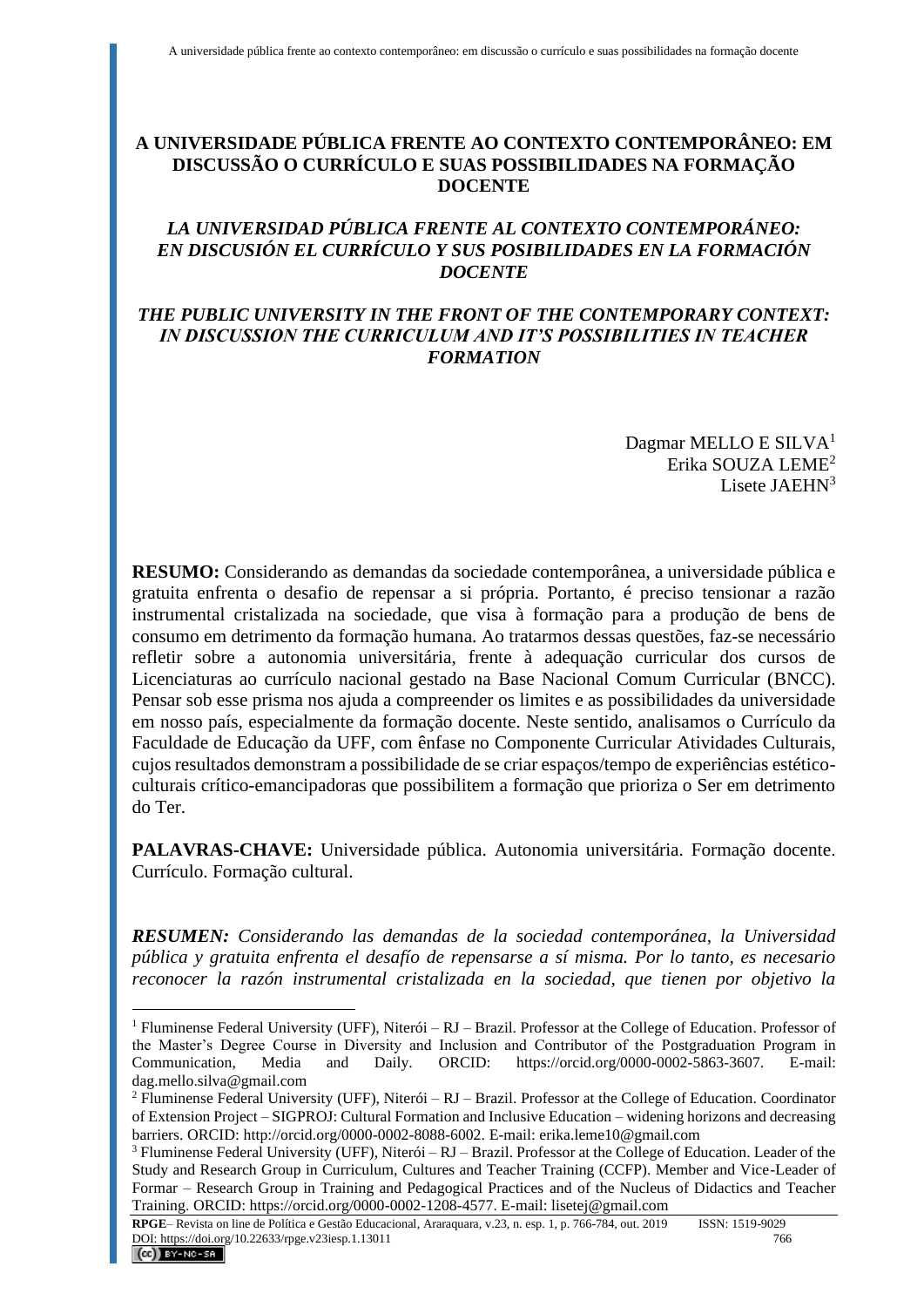*formación para la producción de bienes de consumo en detrimento de la formación humana. Al tratar estas cuestiones, se hace necesario reflexionar sobre la autonomía universitaria, en contra de la adecuación curricular de los cursos de pregrado al currículo nacional desarrollado en la Base Común Nacional Curricular (BNCC). Pensar bajo ese prisma nos ayuda a comprender los limites y las posibilidades de la Universidad en nuestro país, específicamente de formación docente y, en este sentido, analizamos del currículo de la facultad de Educación de la Universidad Federal Fluminense (UFF), con énfasis el componente curricular Actividades Culturales, cuyos resultados emuestran la posibilidad de crear espacios/tiempos de experiencias estético-culturales critico-emancipadoras que permiten la formación que prioriza el Ser en detrimento del Tener.* 

*PALABRAS CLAVE: Universidad púbica. Autonomía universitaria. Formación docente. Currículo. Formación cultural.*

*ABSTRACT: Considering the demands of the contemporary society, the public and cost-free University faces the challenge of rethinking itself. Therefore, it is necessary to recognize the instrumental reason crystallized in society, which aims at training for the production of consumer goods to the detriment of human education. In dealing with these issues, it is necessary to reflect on the university autonomy, against the curricular adequacy of the undergraduate courses to the national curriculum developed in the National Curricular Commom Base (BNCC). Thinking under that prism helps us to understand the limits and possibilities of the University in our country, specifically teacher training, and, in this sense, we analyze the cuuriculum at Federal Fluminense University (UFF), with emphasis on the curricular component Cultural Activities, whose results demonstrate the possibility of creating spaces/times for enabling aesthetic-cultural critical-emancipatory experiences that allow the formation that prioritizes the Being to the detriment of the Having.*

*KEYWORDS: Public University. University Autonomy. Teacher Formation. Curriculum. Cultural Education.* 

#### **Introduction**

We begin this writing by exposing our reflections from our own experiences as teachers and managers of the Faculty of Education of the Fluminense Federal University, so the text that unfolds ahead, dispenses with the usual literature reviews, to use knowledge that does not were only built on the empiric actions, but, mainly, on the aesthetics of our experiences, in the Benjaminian sense that this word proposes, that is, as a narrator, the one who "figures between the masters and sages [... ] because you can use the lifelong collection". That is, the one who, by inserting a practical utility in what he narrates, "not only relies on his own experience, but adds much to others. [...] assimilates to his own knowledge, also, what he learned from what he heard from others [...]" (BENJAMIN, 1994, p. 220-221).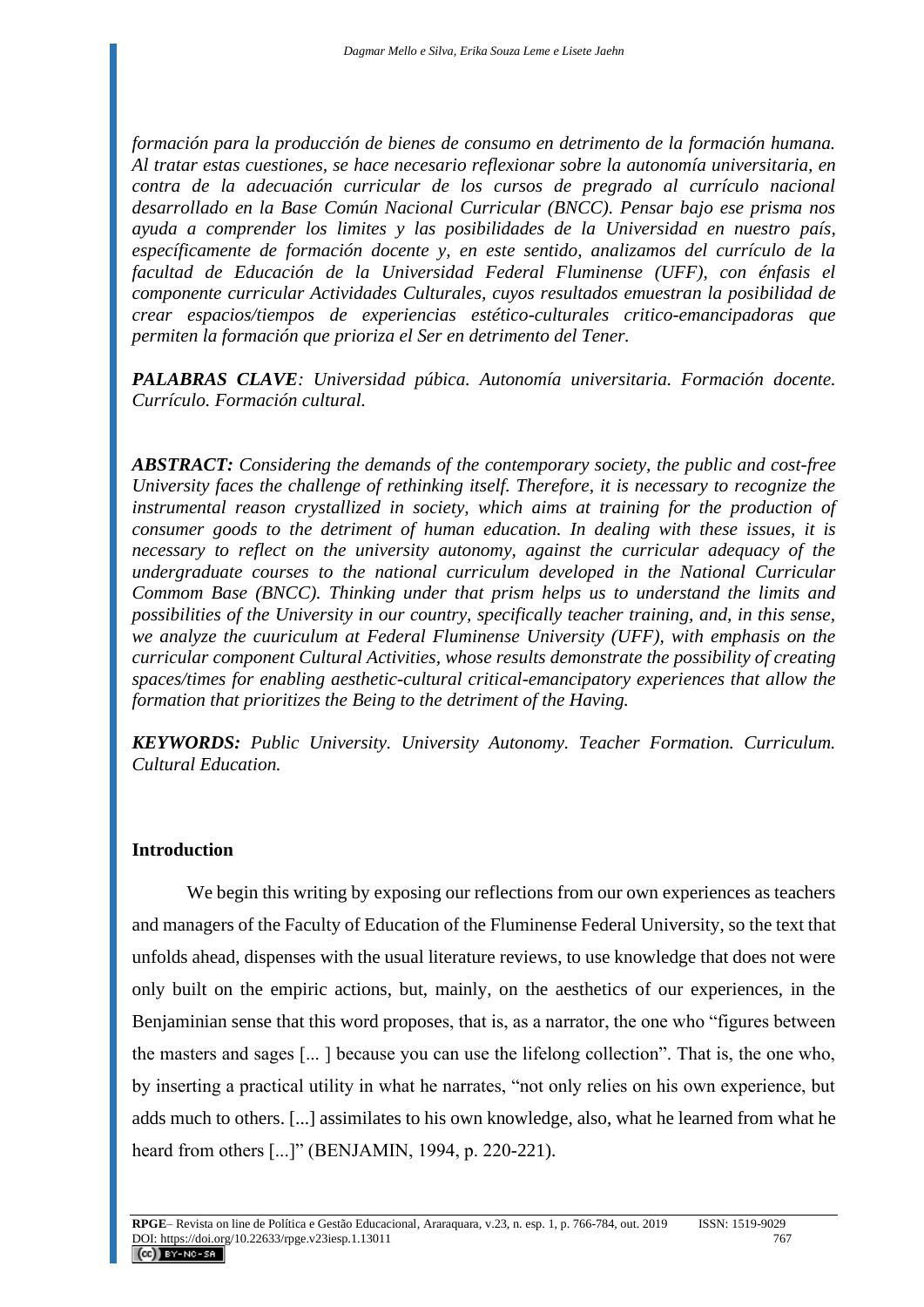However, we emphasize that it is not a matter of abandoning the systematization of thought, which is necessary for the production of scientific knowledge. By invoking the concept of experience by bringing to light the narrator, "[...] does not mean bringing it closer to us, but rather increasing the distance that separates us from it. Seen from a distance, the large and simple features that characterize the narrator stand out in him" (IDEM, p. 197). That said, we continue the focus of our writing that seeks to problematize the ways in which truth policies institute dominant forms of instrumental ideas that dull the possibilities of creating spaces/time for aesthetic-cultural, critical-emancipatory experiences that enable the formation that prioritizes Being over Having.

Discourses in defense of education have already become commonplace, which attach a redeeming and socially ascending value to educational institutions in general and to the university in particular. Most media surveys related to higher education performance emphasize, in their analysis, an instrumental, market-oriented character, seeking to emphasize questions about what possibilities a career or particular course can offer in terms of employability. How to align the choice of a course (based on the labor market) to the expectations of students<sup>4</sup>?

Walking in the path of Michel Foucault's thought and his analysis of the practices of subjectivation proper to each time, we are led to conclude that this instrumental character given to higher education is intertwined with cultural, economic and social perspectives of our time. From this perspective it is easy to understand, genealogically, how these discourses are constituted and their actions as mechanisms of maintenance and control necessary for the formation of individuals in societies whose economies and policies are subject to the demands of capital.

In addressing these issues, this article stresses the role of the public university in a plural, democratic and highly technified society, arguing that this institution should be the space-time

<sup>4</sup> A survey of four Brazilian state capitals showed that 8% of teenagers find it important to enter college "because it's their parents' dream". The data is one of the research results that evaluated what parents and students expect after high school graduation. The research was conducted by consultancy Educa Insights, commissioned by the Brazilian Association of Higher Education Maintainers (ABMES). 1,200 people were interviewed in the cities of Sao Paulo, Rio de Janeiro, Salvador and Porto Alegre. From the students' perspective, the most constant justification for pursuing higher education is "getting a good job in the future", pointed out by 66% of respondents. Next comes the 31 percent answer "because it's important to me", followed by "because it's required by the job market" with 28 percent, and "because I've always dreamed about it" with 20 percent. Among adolescents, the majority (60%) have already decided which course they want to take. Traditional courses appear as the top choices of those who have already chosen. Source: https://abmes.org.br/noticias/detalhe/2101/pesquisa-abmes-maiorparte-dos-alunos-nao-ingressa-na-universidade-por-falta-de-dinheiro.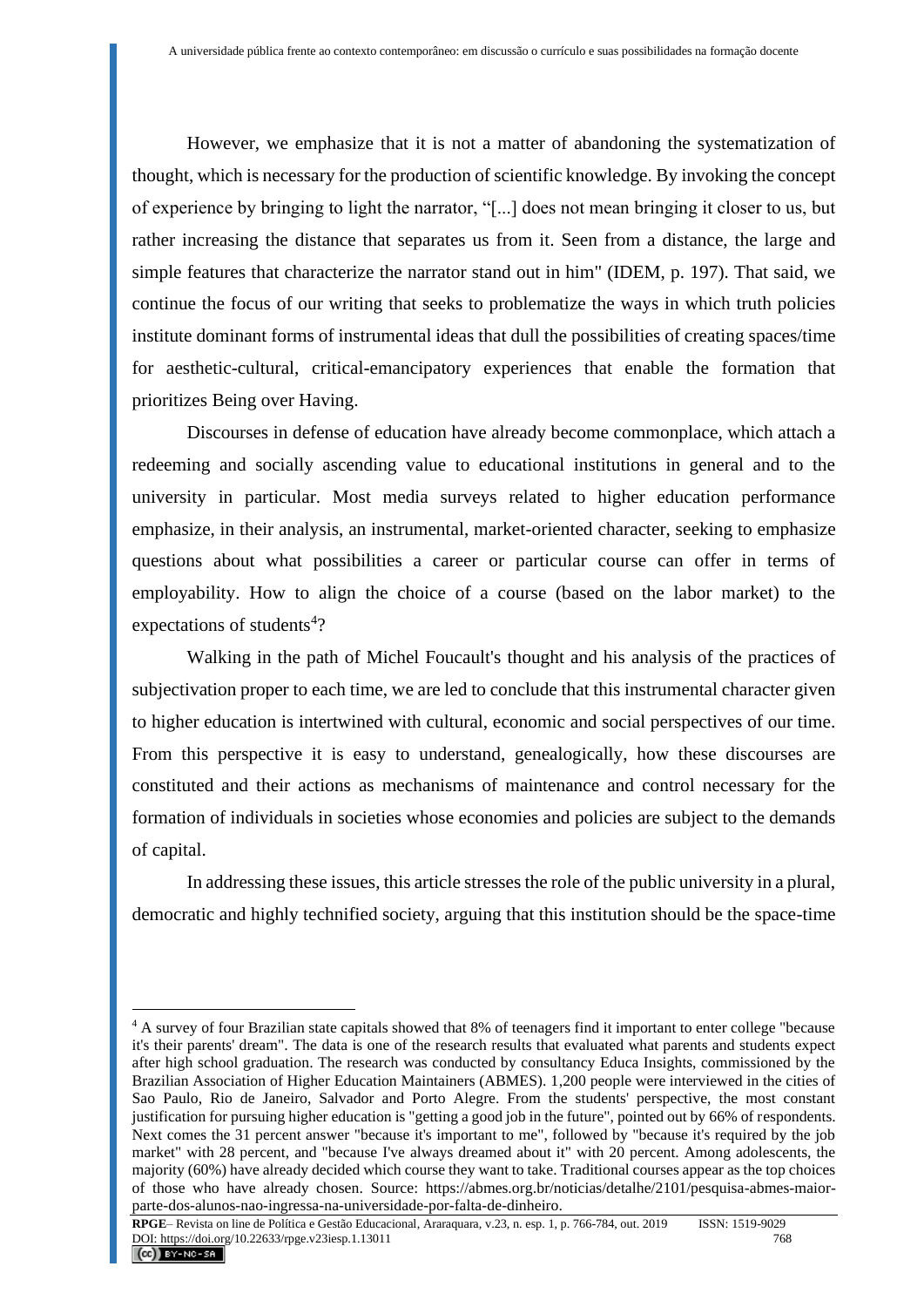of the inventiveness of a cultural formation that permeates the world of work, focused on all the human dimensions, as defended by Anísio Teixeira (1988, p. 17):

> The university function is a unique and exclusive function. It is not just a matter of spreading knowledge. The book also spreads. It is not just a matter of preserving the human experience. The book also preserves them. It is not just a matter of preparing practical or professional crafts or arts. Direct learning prepares them, or, ultimately, much simpler schools than universities. It is about maintaining an atmosphere of knowing by knowing to prepare the man who serves and develops it. It is about keeping knowledge alive and not dead, in books or in the empiricism of unintellectual practices. It is a matter of intellectually formulating the ever-renewed human experience so that it becomes conscious and progressive.<sup>5</sup>

All these functions merge in such a way that the constitution of the university is, in some way, the history of humanity, since its assumption is the teaching linked to local realities and focused on social demands, especially human. Hence, Teixeira's (1988, p. 18) defense that the "university is and should be the mansion of liberty".

However, the university is the mirror of society and therefore reflects its contradictions. Therefore, to defend the university in the perspective of capitalist logic is to assume that the knowledge produced becomes a commodity and that access will only be given to those who can buy it.

This conjuncture makes explicit a global ethical crisis that requires us to think about our civilizing journey and the paradigms that guided our social practices. Faced with this scenario, we face the strengthening of exclusionary processes over the achievements that could culminate in a just and inclusive society. Thus, we witness the resurgence of fundamentalist racial, nationalist, religious, xenophobic, misogynist, homophobic and racist movements, supporting policies that result in racial, sexual, political and religious discrimination on the grounds of an alleged "family tradition".

Moreover, the borders for the migration of individuals, families and communities are closed, producing poverty and hunger in the name of territorial defense. We live under a logic in which capital overlaps with work. Market and property become a priority in the face of basic social rights, factors that generate cyclical and structural unemployment, underemployment and

<sup>5</sup> A função da universidade é uma função única e exclusiva. Não se trata, somente, de difundir conhecimentos. O livro também difunde. Não se trata, somente, de conservar a experiência humana. O livro também os conserva. Não se trata, somente de preparar práticos ou profissionais, de ofícios ou artes. A aprendizagem direta os prepara, ou, em último caso, escolas muito mais singelas do que as universidades. Trata-se de manter uma atmosfera de saber pelo saber para se preparar o homem que serve e o desenvolve. Trata-se de conservar o saber vivo e não morto, nos livros ou no empirismo das práticas não intelectualizadas. Trata-se de formular intelectualmente a experiência humana, sempre renovada, para que a mesma se torne consciente e progressiva.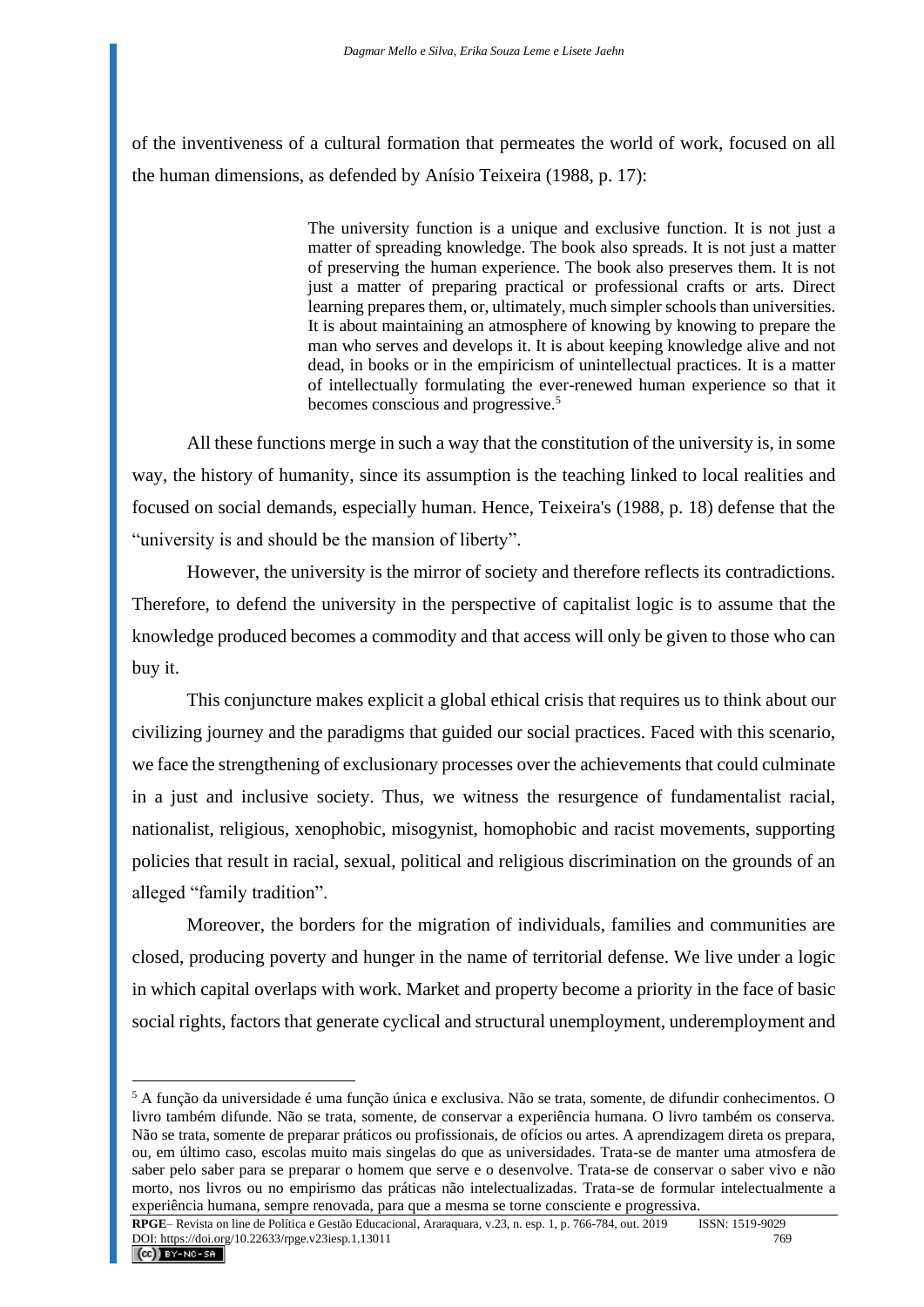exploitation of the labor force, promoting the growth of population living in precarious conditions, in line with poverty.

Perhaps this is why discourses that give the University an instrumental and technical function of social redemption gain strength and produce effects on the subjectivity of university students. These speeches act on what Bauman (2008) considers as hallmarks of the present times, that is, fear and insecurity in the face of a future that does not allow good expectations.

We are afraid of urban violence, unemployment, epidemics, terrorism, in short of everything that capitalist society has produced that has fallen into processes of exclusion. As a result, we tirelessly seek professional "way out" so as not to "fall" into the abyss of excluding an otherness we fear to assume as our own. In this regard, Bauman (2008) tells us about the fear of 'second degree death'. Here death is not physical, but a metaphor of the separations, losses, exclusions, ruptures we experience throughout our lives. To this fear the author calls 'moral tales' of our time, the fear of elimination and powerlessness in the face of an adverse destiny that distances us from communal relations, reifying individualism. It fits here the image of Angellus Novus painted by Paul Klee under a singular interpretation by Walter Benjamin (1994, p. 226):

> There is a painting by Paul Klee called Angelus Novus. It represents an angel who seems to want to move away from something he stares at. His eyes are wide open, his mouth wide, his wings spread. The angel of the story must look like this. Your face is directed to the past. Where we see a chain of events, he sees a unique catastrophe that relentlessly accumulates ruin upon ruin and scatters them at our feet. He would like to stop to wake the dead and gather the fragments. But a storm blows from paradise and clings to its wings so tightly that it can no longer close them. This storm compels him irresistibly into the future, to which he turns his back, while the heap of ruins grows to the sky. This storm is what we call progress.<sup>6</sup>

This image of Walter Benjamin's thought expresses the moral crisis in the contemporary world, a crisis that is increasingly moving away from an ethical perspective: yesterday's mistakes are highlighted so that new mistakes can be made, even if they sacrifice the possibility of more ethical tomorrow, guiding us to paths that illusorily offer us greater security in the face of the uncertainties that haunt us. The moral subject in the contemporary world becomes so

<sup>6</sup> Há um quadro de Paul Klee que se chama *Angelus Novus*. Representa um anjo que parece querer afastar-se de algo que ele encara fixamente. Seus olhos estão escancarados, sua boca dilatada, suas asas abertas. O anjo da história deve ter esse aspecto. Seu rosto está dirigido para o passado. Onde nós vemos uma cadeia de acontecimentos, ele vê uma catástrofe única, que acumula incansavelmente ruína sobre ruína e as dispersa a nossos pés. Ele gostaria de deter-se para acordar os mortos e juntar os fragmentos. Mas uma tempestade sopra do paraíso e prende-se em suas asas com tanta força que ele não pode mais fechá-las. Essa tempestade o impele irresistivelmente para o futuro, ao qual ele vira as costas, enquanto o amontoado de ruínas cresce até o céu. Essa tempestade é o que chamamos progresso.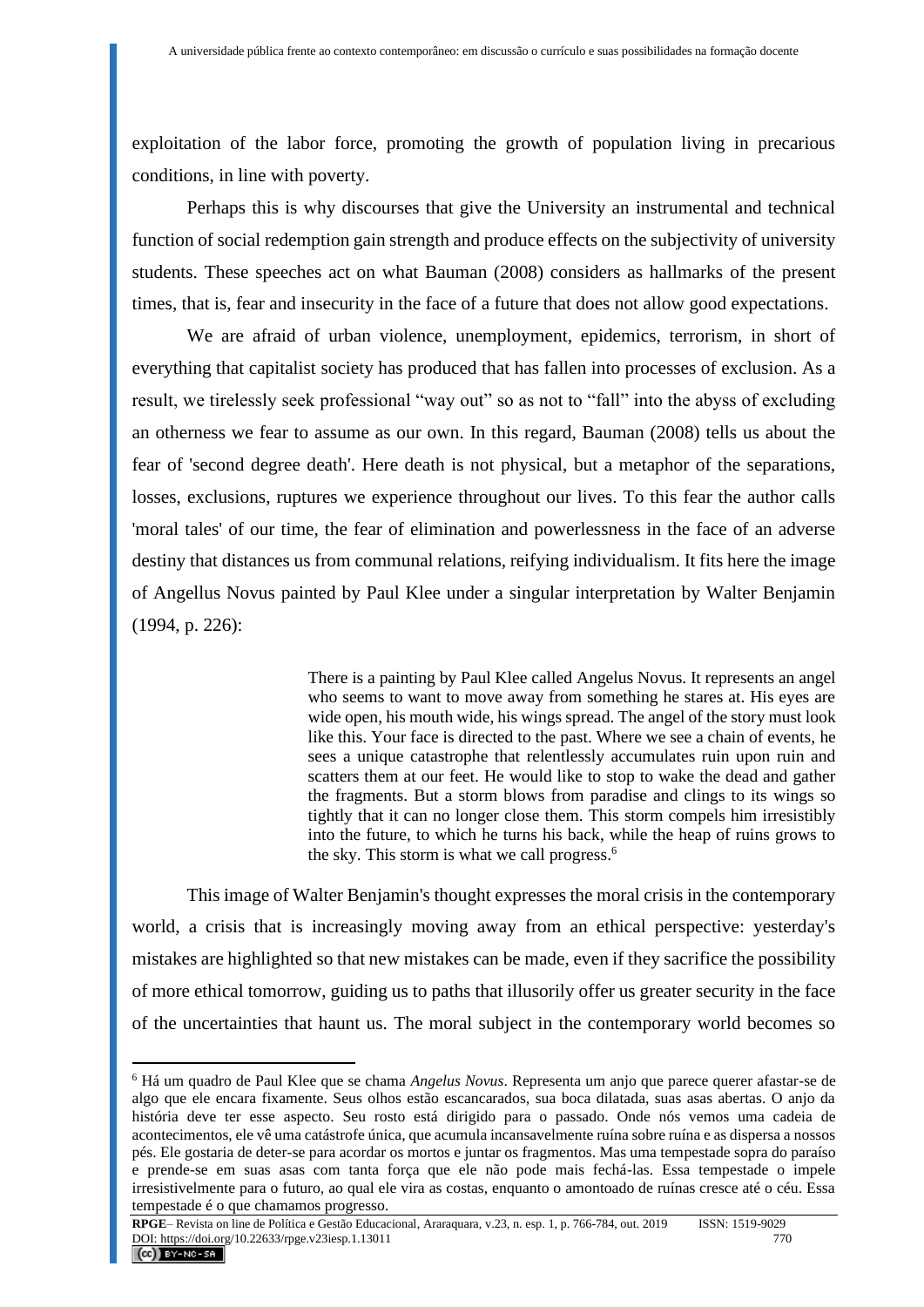preoccupied with his own yearnings that he has no time to see the barbarism committed to another who is not so close to him. Hence the instrumental character takes center stage in our culture.

> Liquid-modern culture no longer feels like a culture of learning and accumulation, like the cultures recorded in the accounts of historians and ethnographers. Instead, it seems a culture of disengagement, discontinuity, and forgetting (BAUMAN, 2013, p. 37).<sup>7</sup>

Such considerations reveal the instrumental rationality legitimized by knowledgepowers that judge themselves in the right to dominate and modify the physical environment and, consequently, the life, through the techno-scientific advances that work in favor of the capital, in detriment of the planetary life.

Given the above, we ask: to whom or where is the discourse that gives the formative institutions the instrumental meaning, in which young people must rely solely on their efforts and their ability to work so that they can be socially assured?

Indeed, this rationality that we have been serving in the academic production of knowledge has greatly helped us to achieve technological development and the "certainties" of the present time, but it has presented no way out of the blindness that domesticates life, putting it at service of capital. Therefore, "[...] What would be the obstinacy of knowledge, if it only ensured the acquisition of knowledge and not the misleading of the one who knows? [...] how and how far could it be possible to think differently instead of legitimizing what is already known?" (FOUCAULT, 1984, p. 14).

Faced with what is socially posed, Teixeira (1988, p. 17) problematizes that "the university has no 'truth' to give, except the only possible one, which is to seek it eternally". However, how will this be possible in an increasingly regulated society, such as contemporary society?

### **University autonomy: challenges and possibilities**

Historically the University has assumed for itself the task of transmitting scientifically consolidated knowledge and truths. However, by opting for a certain kind of reason or scientific knowledge, he limited his gaze to a "true" and "objective" operant mode of understanding the

<sup>7</sup> A cultura líquido-moderna não se sente mais uma cultura da aprendizagem e da acumulação, como as culturas registradas nos relatos de historiadores e etnógrafos. Em vez disso, parece uma cultura do desengajamento, da descontinuidade e do esquecimento (BAUMAN, 2013, p. 37).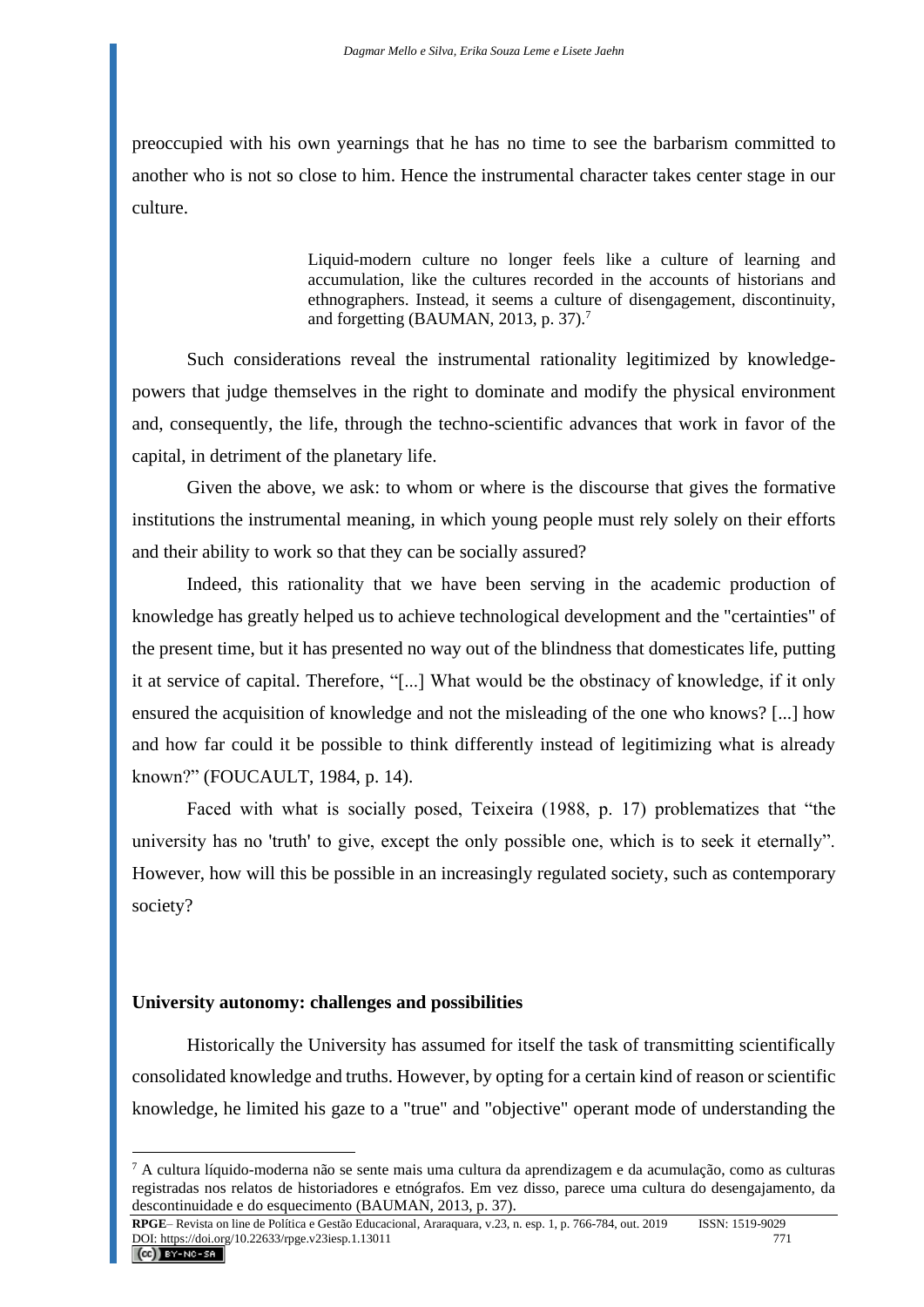"things" of the world, stripping intellectual formation of sentimental political education which integrates the cultural formation and which could create the conditions for emancipated actions that allow us to question "a set of characteristic rules and coercions, [...] a certain kind of scientific discourse at a given time; [...] endowed with specific effects of coercion or simply inciting what is validated as scientific, rational or commonly received" (FOUCAULT, 1990, p. 49).

Generally concerned about the explicit demands of content in their curriculum, teachers and students reproduce an episteme model that reaffirms the society in which this curriculum is organized, in a symbiotic relationship between knowledge and cultures, to produce social regulation of the curriculum (POPKEWITZ, 1997). The curriculum is thus a determined cultural selection that reflects an educational model. In a liberal and capitalist society, such as ours, the curriculum will tend to ensure the reproduction of a set of social, economic and political values that meet this social model, producing generally conservative social regulation.

However, we have long known that curriculum is a field of dispute and that the proposition of curriculum policies and their materialization is not a linear process. Both the proposition of a policy and its execution are disputed grounds. Therefore, in speaking of curriculum we will never have guarantees, as traditional curriculum theories advocated, simply because we are dealing with fields of forces that do not converge - different projects of society and, consequently, different conceptions of curriculum - and very heterogeneous learning conditions. In this sense, it is plausible to question how social regulation is produced inside and outside school, by the state, by neoliberal policies, but also from the pedagogical discourse itself (JAEHN, 2014).

If we consider that a curriculum is made of choices that lead us to prioritize some content over others, the close relationship between curriculum and knowledge is evident as a discursive practice of power. In Foucault's clues, Popkewitz (2001) shows how pedagogical (curricular) knowledge is a constitutive and material element of the contemporary world, in which curricular knowledge constitutes discursive systems that form knowledge patterns that incorporate a continuum of values and produce norms and linguistically produced divisions.

Thus, in neoliberal governmentality the curriculum becomes a means of legitimation for the formation of competent, skilled and flexible human capital, and this flexibility is far from a creative condition. The continuous demands of curriculum reformulation with regard to objectives and evaluation evidence mimetic practices so that pedagogical control can accompany and meet a model of liquid society that merges and breaks down according to

market demands.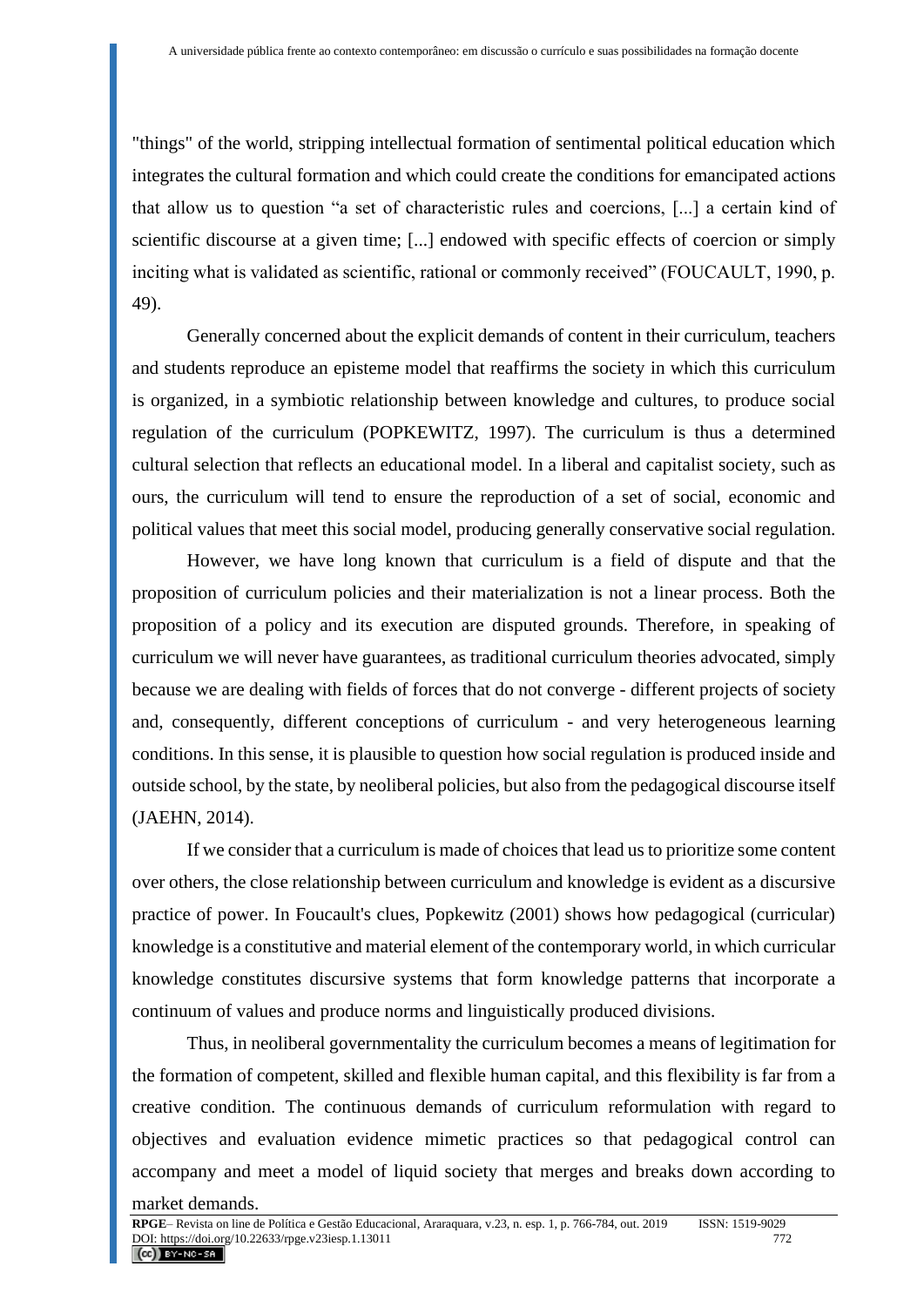In the present context of teacher education, we live two scenarios that put in check university autonomy: the attempts of financial and ideological control by the central government and the curricular adaptation of the undergraduate courses to the national curriculum managed at the National Common Curriculum Base (BNCC, Portuguese initials), which is being implemented all over the country. It is this second point that we would like to highlight here, especially.

In addition to questioning what underpins the Basis, it is necessary to look at international curriculum experiences to understand how a national curriculum and a standardized assessment affect the autonomy of the school institution and the teacher itself, producing consequences such as the demonization of teachers, who are guilty of unreached objective outcomes, the risks to democracy in results-oriented education, the loss of autonomy of teacher education courses and the dehumanization of teaching work (AGUIAR; DOURADO, 2018).

Contrary to the need for central intervention via curriculum, for Macedo (2018, p. 31), "it is not inexorable that public policies, to be public and deal with, for example, education throughout the country, have to produce centralized responses; they can be gestated in the spaces where interventions happen". The author argues for, something we reiterate, that curriculum policies can be thought of at school or at the University, as long as we have valued teachers and educational funding that meets the structural needs of the educational institution. In the Brazilian case, both conditions do not exist. The choice that curriculum policy makes at the moment is to articulate the educational process to the development of educational goals aimed at the development of competences, emphasizing those of a technical nature to the detriment of integral development that could lead to cultural formation. In other words, an education focused on results related to the main areas of interest of the market and international evaluations, such as the International Student Assessment Program (PISA), is ratified.

In a way, reducing curriculum to skills development can be a way of assuring the teacher a certain way of doing it, but it reinforces the mistaken belief that it is possible to teach everyone at the same time and at the same pace. It ignores the different times and learning conditions of individuals, contrasting especially with the instabilities and uncertainties that contemporary times offer us. These are also the arguments of a *higher education*, of a traditional education that believes in meritocratic criteria that guide the curricula and pedagogical actions from (pre) texts that articulate in governmental spheres of education policies and plans marked by "a heteronomy and subjection practices" (GALLO, 2006, p. 78), assuming an entrepreneurial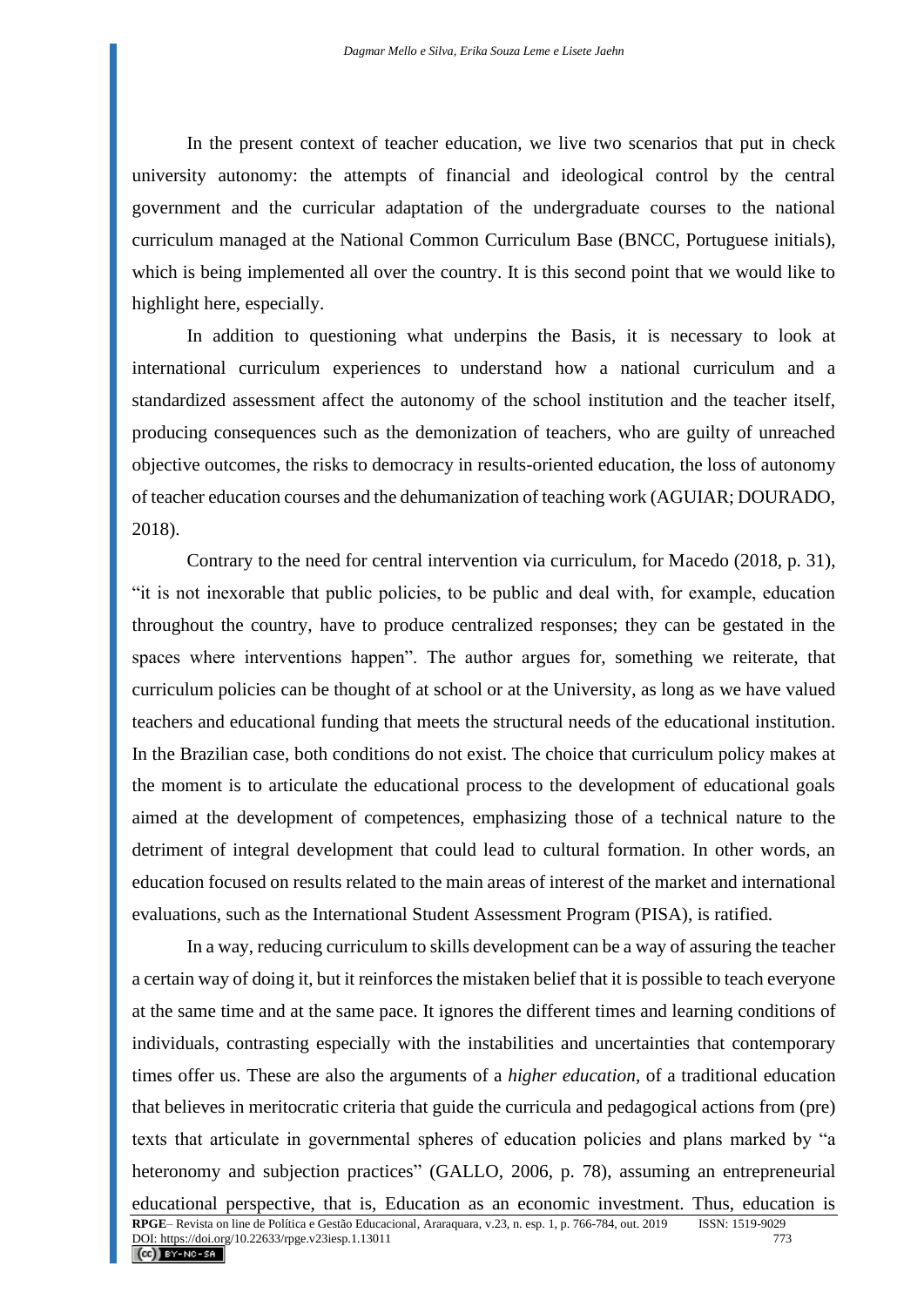reduced to a qualification that prepares for the competitiveness necessary for the productive restructuring and employability of the present times.

These considerations were made so that we can see the importance of understanding that the discourses are constituted by significant elements that refer to contents or representations as practices that shape the objects about which they speak. "Certainly, the speeches are made of signs; but what they do is more than using these signs to designate things. This is what makes them irreducible to language and speech. It is this "more" that must be made to appear and that must be described" (FOUCAULT, 1986, p. 56).

Thinking in this light helps us understand how the curriculum is a powerful instrument of power. Therefore, problematizing the curricular discursive practices expressed in "significant elements" is a necessary task in order to understand which power-knowledge relations are implicit and cross these discourses. It is about revealing the operating conditions of a discourse showing its ways of:

> [...] impose on individuals who pronounce them a number of rules and thus not allow everyone to have access to them [...] no one will enter the order of discourse if it does not satisfy certain requirements or if it is not, from the beginning, qualified to do so. [...] the ritual defines the qualification that the individuals who speak must possess [...] at last, the supposed or imposed effectiveness of the words, their effect on those to which they speak, the limits of their value of coercion (FOUCAULT, 2008, pp. 37-39).<sup>8</sup>

In this perspective, Silvio Gallo (2012) helps us to think of an education in smaller lines, through inventive and creative ways, paying attention to the singularities between teachers and students. A minor education has no prescription, because it is produced by intensities that promote deterritorialization that decentralize physical inactivity to break the dogmatic image of the school institution, by inventive means, escaping the state control of educational policies that establish the criteria and purposes of what should be in the center of education. It is this minor education that we care about thinking and building today.

It is about reiterating and reinforcing the autonomy of the public university, as well as the school and the teachers rather than extirpating it. Reinforcing Lopes's statement (2018, p. 26), we already have curriculum and "it is not necessary for all schools to have the same curriculum: the curriculum needs to make sense and be contextually constructed, to meet

<sup>8</sup> [...] impor aos indivíduos que os pronunciam certo número de regras e assim de não permitir que todo mundo tenha acesso a eles [...] ninguém entrará na ordem do discurso se não satisfazer a certas exigências ou se não for, de início, qualificado para fazê-lo. [...] o ritual define a qualificação que devem possuir os indivíduos que falam [...] enfim, a eficácia suposta ou imposta das palavras, seu efeito sobre aqueles aos quais se dirigem, os limites de seu valor de coerção (FOUCAULT, 2008, p. 37-39).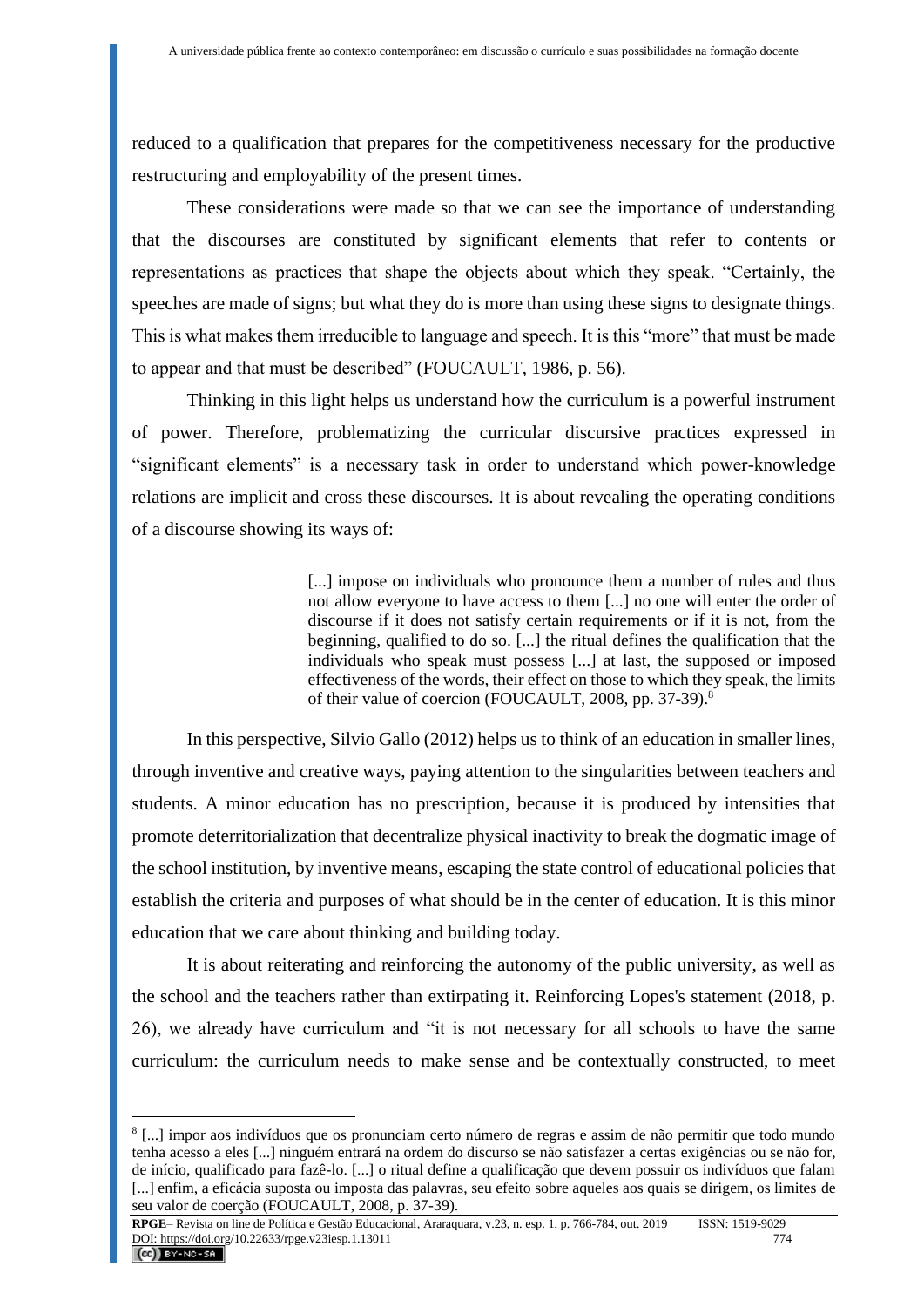demands and needs that are not homogeneous". It is not a question of no direction, as in the National Curriculum Guidelines, but of no conditioning, as an education for technical skills suggests, between its lines.

We argue that the Salvationist character that the BNCC intends to impress is a fallacious rhetoric given the inequalities of the educational system in relation to the teaching career and the precarious working conditions in the school institutions, including the teacher training courses of public universities. This is an ordering of discourse that seeks to conceal the economic interests that underlie the Base, especially the publishing market and educational advisory services.

#### **FEUFF Pedagogy curriculum and cultural formation: possibilities for free thinking**

Considering the conception of the University defended by Teixeira (1988, p. 17), which constitutes a place "[...] that facilitates the participation of all in the intellectual formation of the human experience", we turn to the possibilities of the curriculum of the Pedagogy course of the Faculty of Education of the Fluminense Federal University (FEUFF). In this sense, in order to understand the scope of this pedagogy course in relation to the possibility of 'intellectual formation of the human experience', we focus on the curricular component Cultural Activities, considering that:

> Cultural Activities are an original and exclusive proposal of the UFF Pedagogy curriculum, since the 1993 Pedagogical Project of the Course. They seek to contribute to the improvement of the general and professional formation of students and, escaping the formalism of the disciplines of nomenclatures and specific contents, constitute themselves as spaces for experiencing and learning cultural themes - the most diverse - that can update and broaden the educator's vision of the world, developing his aesthetic sensibility, both in fruition and expression. Previously, this curricular component did not have the qualifying "cultural", just being called Activities. In the years of practice of the previous curriculum, this curriculum component was better defined, emphasizing the cultural aspect of the themes offered. These are themes focused on art (literature, painting, theater, cinema, music, etc.), cultural heritage, as well as workshops, trips and tours (PEDAGOGY COURSE, 2018, p. 6).<sup>9</sup>

<sup>9</sup> As Atividades Culturais são uma proposta original e exclusiva do currículo de Pedagogia da UFF, já desde o Projeto Pedagógico do Curso de 1993. Buscam contribuir para o aprimoramento da formação geral e profissional dos estudantes e, fugindo do formalismo das disciplinas de nomenclaturas e conteúdos específicos, constituem-se como espaços de experienciação e aprendizagem de temas culturais – os mais diversos – que possam atualizar e ampliar a visão do pedagogo sobre o mundo, desenvolvendo sua sensibilidade estética, tanto na fruição como na expressão. Anteriormente, esse componente curricular não possuía o qualificativo "cultural", apenas denominando-se Atividades. Nos anos de trabalho de prática do currículo anterior, esse componente curricular definiu-se melhor, tendo sido enfatizado o aspecto cultural das temáticas oferecidas. São temas voltados para a arte (literatura, pintura, teatro, cinema, música etc.), o patrimônio cultural, bem como fazeres do tipo oficinas, viagens e passeios (CURSO DE PEDAGOGIA, 2018, p. 6).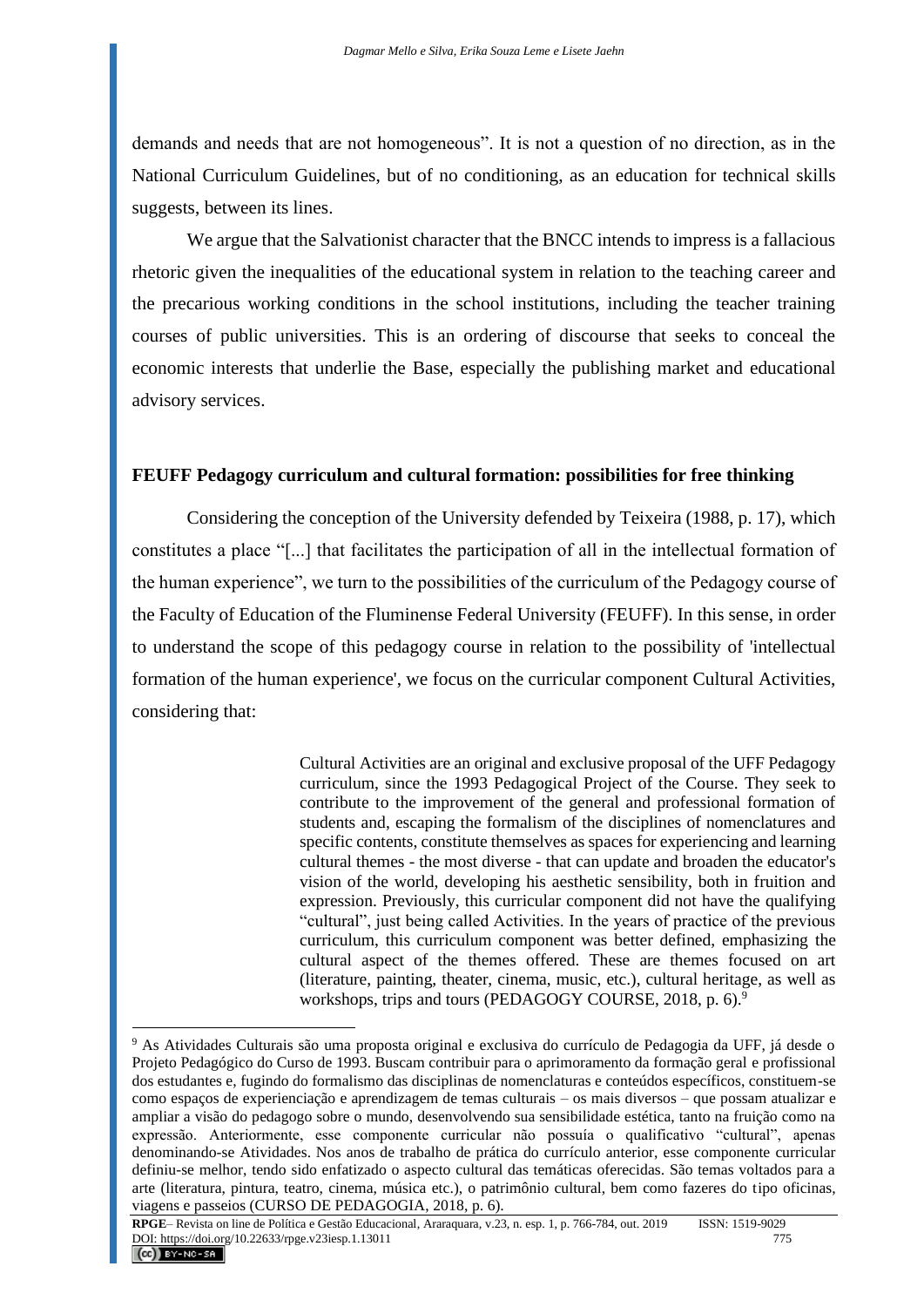The existence of this curriculum component is in line with the concept of cultural formation defended by Adorno (2010), which strongly opposes the reified consciousness that surrounds the possibilities of being in the world. In this perspective, humanity is subject to the adhesion of subjection to socially determined formation.

> The consequences of incomplete and specialized training are easily identified in the individual's personality, which tends, on the one hand, to focus around few interests, having difficulty solving problems or facing situations beyond them. On the other hand, this attitude also hinders communication between people as they focus on their own world, showing themselves oblivious, disinterested and intolerant of all those outside (JAEHN, 2008, p. 120).<sup>10</sup>

Thus, in opposition to the social formation of contemporaneity, called by Adorno (2005) pseudo-formation, it is necessary to tense culture and formation to bring out its constitutive moments of emancipating consciousness. In this sense, the formation to be emancipating is critical to pseudo-formation, resistant to the reproductive society based on the *produce and consume* duet and revealing social contradictions. Therefore, in the current context, the dynamics of cultural formation should therefore correspond to "a society of free and equal beings in a pure way, thus indicating a society without classes and without exploitation" (ADORNO, 2005, p. 4). Once:

> Cultural formation is precisely that for which no suitable habits are available; it can only be acquired through spontaneous effort and interest, cannot be guaranteed simply by attending courses [...]. In fact, it does not correspond to effort, but to openness, the ability to open to elements of the spirit, appropriating them productively in consciousness, rather than just to learn, as an unbearable cliché prescribes (ADORNO, 2010, p. 64).<sup>11</sup>

Considering cultural formation as a possibility of denaturalizing and critically problematizing one's own culture, we problematize the process of teacher education in order to broaden the perception of society, human life and the condition of the individual, with a view to breaking with the coldness present in working relationships and the aridity of the spirit.

<sup>10</sup> As consequências de uma formação incompleta e especializada são facilmente identificadas na personalidade do indivíduo, que tende, por um lado, a se concentrar em torno de poucos interesses, sentindo dificuldades para resolver os problemas ou enfrentar situações que vão além destes. Por outro lado, esta atitude também dificulta a comunicação entre as pessoas, na medida em que cada um se concentra no seu próprio mundo, demonstrando-se alheio, desinteressado e intolerante com todos os que estão fora dele. (JAEHN, 2008, p. 120).

 $11$  A formação cultural é justamente aquilo para o que não existem à disposição hábitos adequados; ela só pode ser adquirida mediante esforço espontâneo e interesse, não pode ser garantida simplesmente por meio da frequência de cursos [...]. Na verdade, ela nem corresponde ao esforço, mas sim à disposição aberta, à capacidade de se abrir a elementos do espírito, apropriando-os de modo produtivo na consciência, em vez de se ocupar unicamente para aprender, conforme prescreve um clichê insuportável (ADORNO, 2010, p. 64).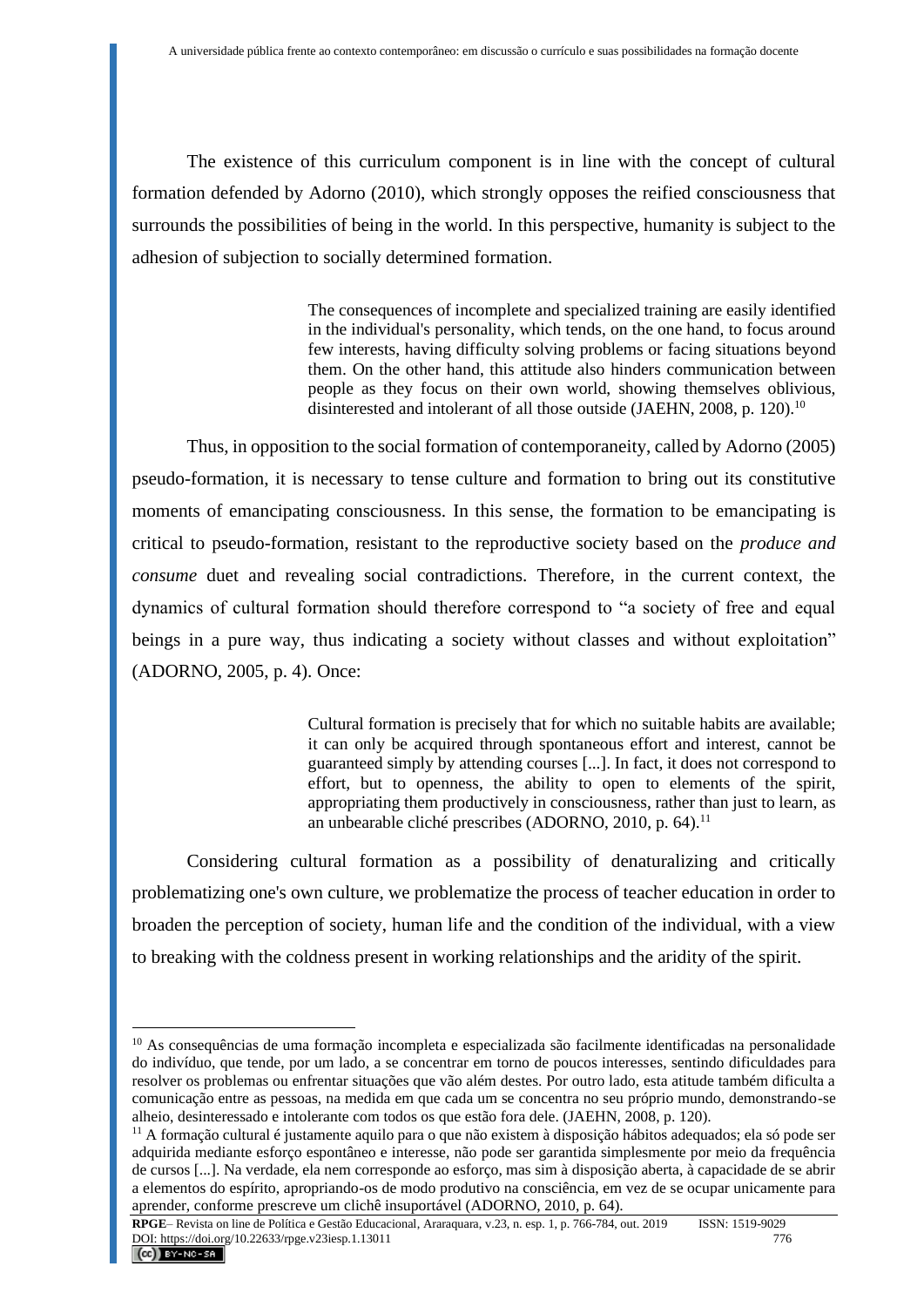In this perspective, Adorno (2010) defends the school as the place to develop the spirit and purpose of education as allowing and developing formative experiences. In turn, the formative process of teachers demands, in contemporary times, to counteract the isolation in the classroom, the restricted conception that only school contents are relevant, since:

> Cultural formation is the possibility of individual liberation from the coercive mechanisms of socialization and the objectifying imposition of 'unbridled market economy' [...] on culture and consciousness. However, this possibility of individual liberation should not become the ultimate goal, but should be understood as an unconditional assumption for the humanization of social praxis (SCHMIED-KOWARZIK, 1983, p. 112).<sup>12</sup>

The relevance of this formative process is revealed in the thought of Teixeira (1988, p. 37), when he states that, "[...] no country in the world, until today, has thought it possible to build a culture from the bottom up, from foot to head. For there to be primary, there must first be secondary and for secondary to work, there must be universities", whose autonomy and free thinking go hand in hand.

At this juncture, the unfolding of cultural formation is incalculable, whether at the primary school or at universities, as it can mean a powerful opportunity to broaden the horizon and strengthen the spirit, that is, in addition to providing critical contact with cultures in its various manifestations, it can broaden its cultural horizon as well as the ability to relate the contents of various areas of knowledge to human life.

Thus, in order to visualize the curricular structure of this curricular component, we elaborated Table 1, which explains the possibilities of teacher education expressed in the curriculum of the Faculty of Education of the Fluminense Federal University - FEUFF, in 2018/2, namely:

| <b>Period</b>    | <b>Compulsory</b><br>curriculum<br>component | <b>Activities theme</b>                                                  |
|------------------|----------------------------------------------|--------------------------------------------------------------------------|
| $1^{\mathbf{0}}$ | <b>CULTURAL</b><br>$ACTIVITIES - I$          | Art, Attention Education and Contemplative Silence                       |
|                  |                                              | Cinema and Education: "a lot to learn"                                   |
|                  | 30 <sub>h</sub>                              | Campus Wellness: A sensory, institutional, and relational<br>exploration |
|                  |                                              | Information and Communication Technologies and Education                 |
|                  |                                              | Production of Bilingual Materials for deaf students                      |

| <b>Table 1 - The Cultural Activities of the 2018/2 UFF Pedagogy Curriculum</b> |  |  |
|--------------------------------------------------------------------------------|--|--|
|                                                                                |  |  |

 $12$  A formação cultural é a possibilidade da libertação individual dos mecanismos coercitivos da socialização e da imposição coisificadora da 'desenfreada economia de mercado' [...] sobre a cultura e a consciência. Porém, esta possibilidade da libertação individual não deve se tornar objetivo final, mas deve ser entendida como pressuposto incondicional para a humanização da práxis social (SCHMIED-KOWARZIK, 1983, p. 112).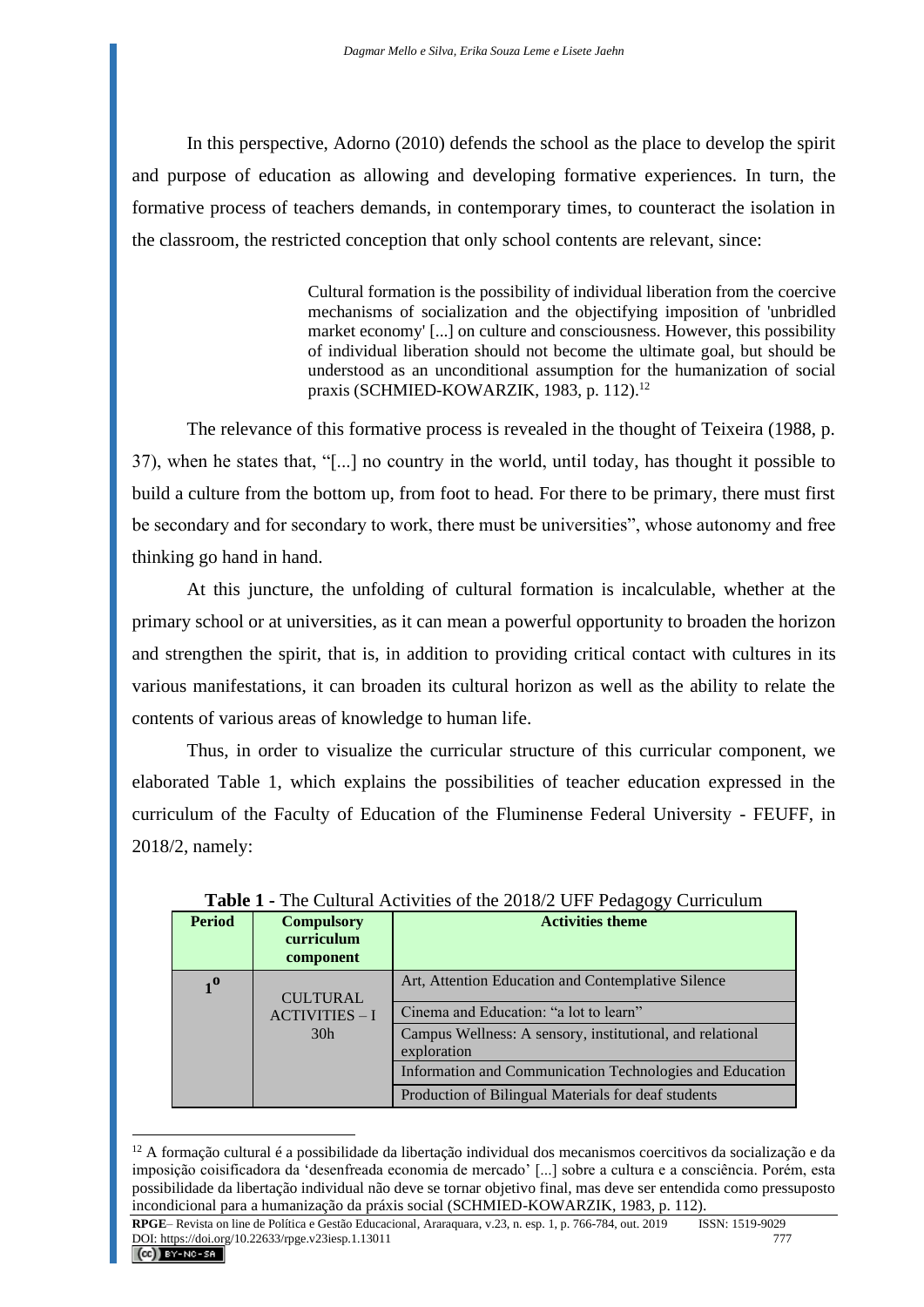| 3 <sup>0</sup> | <b>CULTURAL</b><br><b>ACTIVITIES – II</b>        | Playful: Toys & Play in Human Formation                                               |
|----------------|--------------------------------------------------|---------------------------------------------------------------------------------------|
|                | 60h                                              | Critical Cinema and Education                                                         |
|                |                                                  | Brecht's didactic plays: Political Theater and Education                              |
| $5^{\circ}$    | <b>CULTURAL</b><br><b>ACTIVITIES – III</b>       | Modernist Brazilian Literature                                                        |
|                | 60h                                              | Education in Deprivation Spaces: gender, race, and socio-<br>educational inequalities |
| $7^{\circ}$    | <b>CULTURAL</b><br><b>ACTIVITIES - IV</b><br>60h | Cultural Formation: under discussion Bullying and prejudice                           |
| 9 <sup>0</sup> | <b>CULTURAL</b><br><b>ACTIVITIES - V</b>         | Chronicles and tales of Brazilian and foreign authors and<br>Education                |
|                | 60h                                              | Knowledge Meeting I                                                                   |
|                |                                                  | Knowledge Meeting II                                                                  |

Source: authors

Recognizing the curricular component of Cultural Activities as a fundamental link to Cultural Formation, it is worth mentioning that it is located throughout the course in order to provide a more consistent experience and therefore a critical view of cultures, as well to encourage students to attend the spaces and cultural events offered by the University and in society over the period of their stay in the institution, to expand their cultural repertoire. So that:

> The more faceted receptivity is cultivated, the more mobile it is, the more surface it offers to phenomena, the more world man grasps, the more dispositions he develops in himself; The more strength and depth his personality gains, the more freedom his reason gains, the more world man conceives, the more form he creates outside himself. Their culture will therefore consist of the following; first: provide the receptive faculty with the most multifaceted contacts with the world and maximize the passivity of feeling; second: to achieve for the determining faculty the utmost independence from receptive and to activate the activity of reason to the extreme. When the two qualities unite, man combines the utmost fullness of existence with the utmost independence and freedom, embracing the world rather than losing itself in it and subjecting the infinite multiplicity of phenomena to the unity of his reason (SCHILLER, 1990, p. 64).<sup>13</sup>

By encompassing broader spheres of education, the relationship between knowledge, society and the life of the individual is affirmed. Meeting the thought of Kant (2003, p. 57), "The positive part of education and culture. The man is distinguished by his animal. It consists,

<sup>&</sup>lt;sup>13</sup> Ouanto mais facetada se cultiva a receptividade, quanto mais móvel é, quanto mais superfície oferece aos fenômenos, tanto mais mundo o homem capta, tanto mais disposições ele desenvolve em si; quanto mais força e profundeza ganha sua personalidade, quanto mais liberdade ganha sua razão, tanto mais mundo o homem concebe, tanto mais forma cria fora de si. Sua cultura consistirá, pois, no seguinte; primeiro: proporcionar à faculdade receptiva os mais multifacetados contatos com o mundo e elevar ao máximo a passividade do sentimento; segundo: conquistar para a faculdade determinante a máxima independência com relação à receptiva e ativar ao extremo a atividade da razão. Quando as duas qualidades se unificam, o homem conjuga a máxima plenitude de existência à máxima independência e liberdade, abarcando o mundo em lugar de nele perder-se e submetendo a infinita multiplicidade dos fenômenos à unidade de sua razão (SCHILLER, 1990, p. 64).

**RPGE**– Revista on line de Política e Gestão Educacional, Araraquara, v.23, n. esp. 1, p. 766-784, out. 2019 ISSN: 1519-9029 DOI: https://doi.org/10.22633/rpge.v23iesp.1.13011 778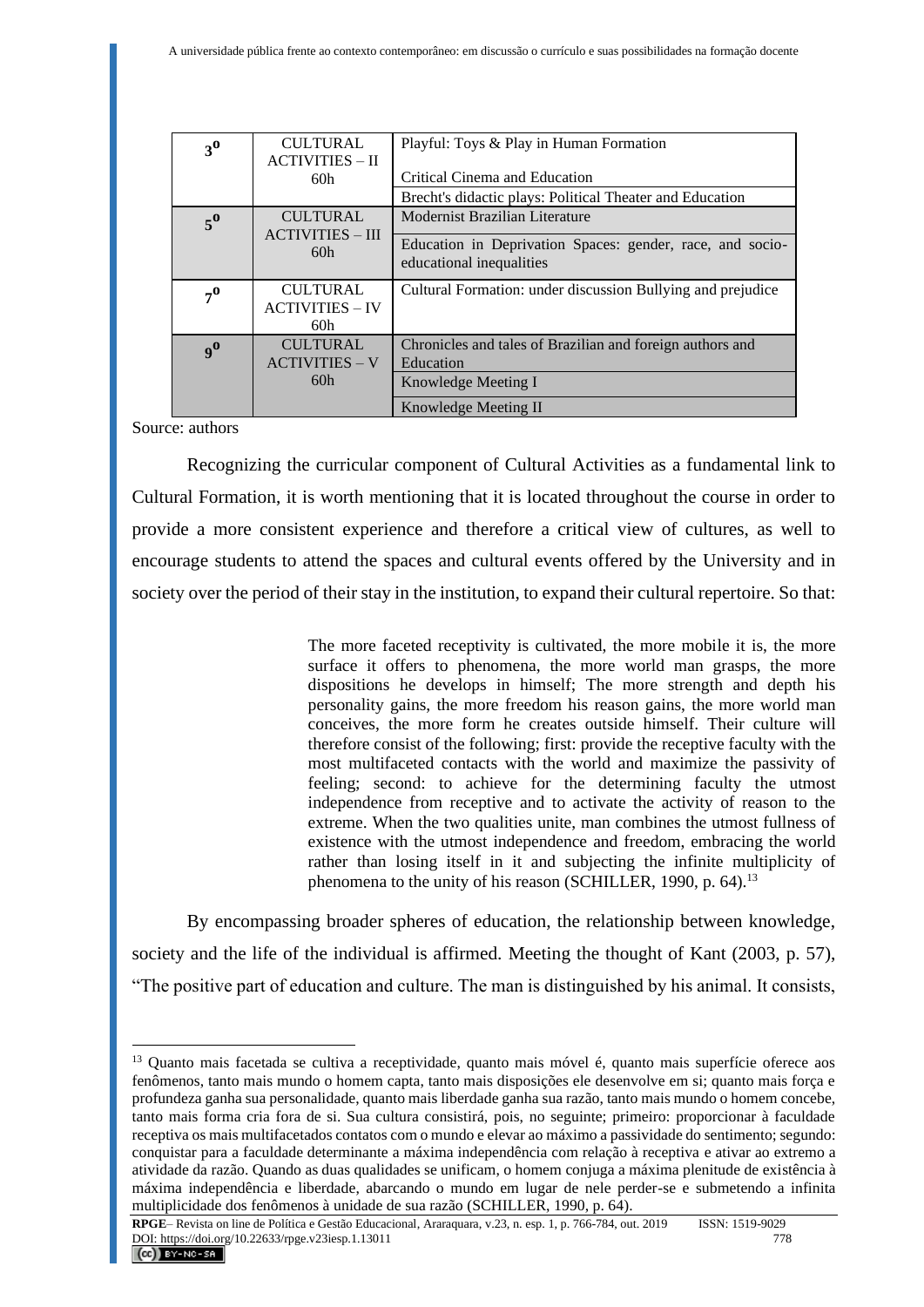above all, in the exercise of the faculties of his spirit". In this sense, it is worth highlighting Adorno's thought, in the words of Maar (ADORNO, 2010, p. 14), "Adorno fights in a double front: at one time against 'false culture' and in favor of 'culture'":

> When the spirit does not realize the socially just, unless it dissolves into an undifferentiated identity with society, we are under the rule of anachronism: holding firmly to cultural formation, after society has already deprived it of its foundation. However, the only surviving possibility for culture is the critical self-reflection about semiformation (pseudoformation), which it necessarily became (ADORNO, 2005, p. 18).<sup>14</sup>

Adornian criticism illuminates the genuine dimension of formation, which is emancipation, that is, to provide conditions for the individual to develop his autonomy so that he does not reproduce and submit to the world that surrounds him.

In this sense, the faculty in question demonstrates resistance to adaptation per se, because, as we can see in table 1, the course has 270 hours of Cultural Activities, which is quite in front of the social limits that stand in the way of the formation process. This finding is impactful because it values the process of teacher education, overcoming the reductionist forms of education. Quoting Schelling, Adorno and Horkheimer (1985, p. 29) emphasize that "art comes into play when knowledge forgets men. For him [Schelling], art is "the model of science and it is where art is yet to come". Therefore, the Curriculum Component of Cultural Activities presents itself as a fruitful way to enable critical, ethical, political, philosophical, psychological, human, sensitive and inclusive formation, as it aims to "contribute to a professional formation that develops, integrates and harmonize reason and sensibility, providing opportunities for contacts with diverse artistic and cultural productions" (PEDAGOGY COURSE, 2018, p. 16).

### **Final considerations**

The work presented in this article constitutes a social contribution in order to complexify the relationship of contemporary society with the University. The explicit questions reinforce the relevance of the University for the constitution of humanity itself, due to its dialectical and dialogical content, facing the unilateral conditions of a marketing nature and, therefore, privatists, which excel for the formation based on Having over the Being.

<sup>&</sup>lt;sup>14</sup> Quando o espírito não realiza o socialmente justo, a não ser que se dissolva em uma identidade indiferenciada com a sociedade, estamos sob o domínio do anacronismo: agarrar-se com firmeza à formação cultural, depois que a sociedade já a privou de base. Contudo, a única possibilidade de sobrevivência que resta à cultura é a autorreflexão crítica sobre a semiformação (pseudoformação), em que necessariamente se converteu (ADORNO, 2005, p. 18).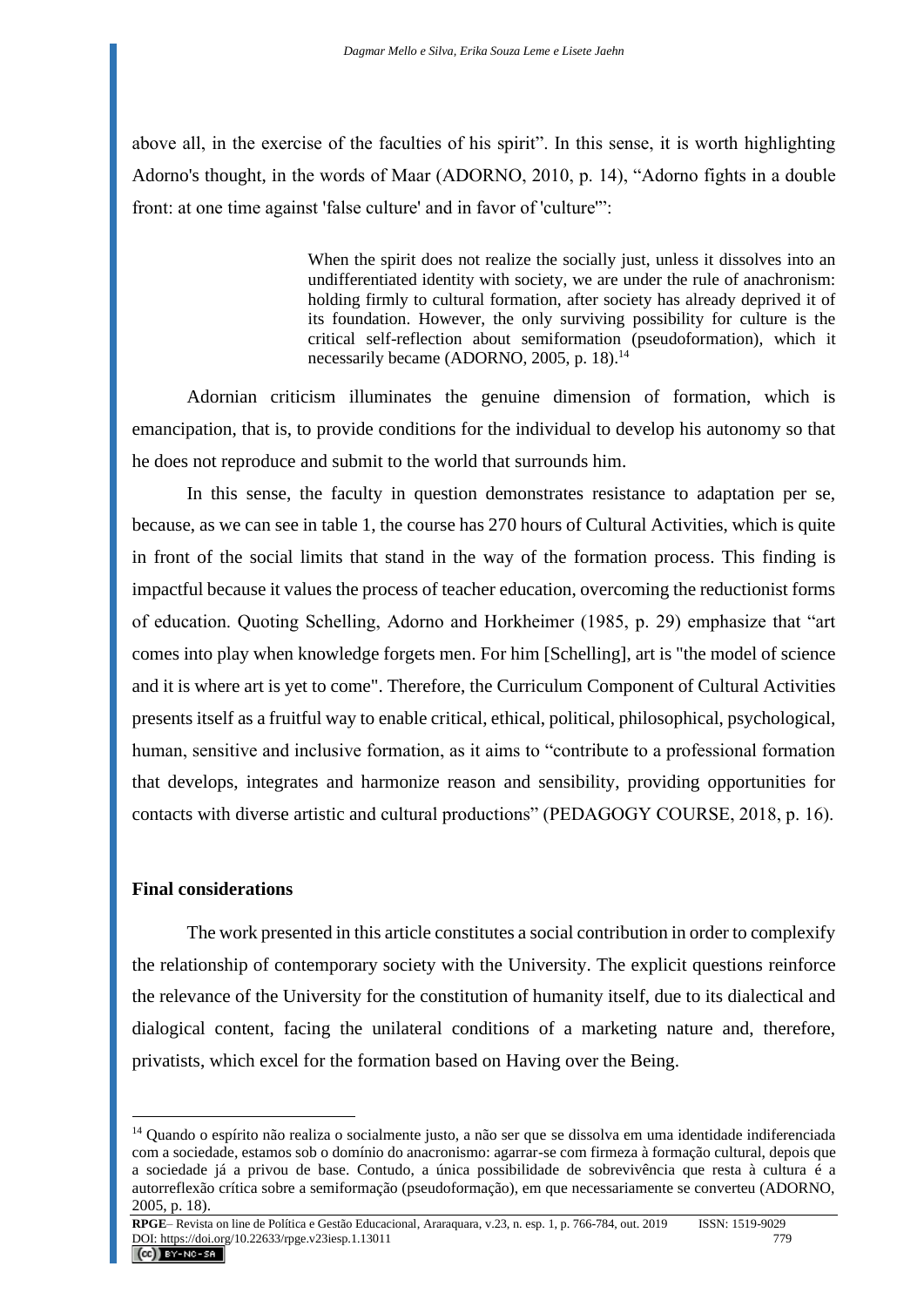While on the one hand our discussion makes clear the weight of objective, that is, economic and political conditions on the process of teacher education, on the other hand we also stress the importance of resistance, that is, of the struggle to maintain university autonomy as a possibility of strengthening the formation of the spirit, conducive to the formation of free thinking teachers.

However, as expected, "the issue of emancipation is strictly a worldwide problem" (ADORNO, 2010, p. 174). Thus, it is essential to exercise resistance through cultural formation, with a view to problematizing, analyzing and tensing reality in order to unveil social contradictions, as Adorno (2010, p. 181) argues, when referring to Kant to clarify that we do not live in an enlightened age; but in a time of enlightenment. He concludes that "[...] in these terms he determined emancipation in an entirely consequential way, not as a static category, but as a dynamic category, as a becoming".

It is important to emphasize that our reflections are insurgent of the dialogism between the different theoretical indices that constitute the authors of this article, as intellectuals and researchers. We understand that it was precisely from the different voices through which our discourses transit that we affirm the power of this statement that sought to address instrumental reason and its consequences in dehumanizing social relations.

In this context, the disputes for the forging of curricula committed to market interests were confronted with the curriculum of the Fluminense Federal University, more specifically, the Pedagogy course of the Faculty of Education - FEUFF, with which we could demonstrate the possibilities of facing what is rank and naturalized by contemporary society.

Thus, we recognize the curriculum component Cultural Activities as a formative process that both enhances and extrapolates the classroom, as a fertile field for linking theoretical studies with life, opening up other possibilities, as poetically described by Deleuze (1996):

> For me, a class is not meant to be fully understood. A class is a kind of moving subject. That's why it's musical.

> In a class, each group or student gets what suits them. A bad class is one that suits no one.

> We cannot say that everything suits everyone. People have to wait. Obviously, there is someone half asleep. Why does he wake up mysteriously when it concerns him? There is no law that concerns anyone. The subject of your interest is something else.

> A class is emotion. It is both emotion and intelligence. Without emotion, there is nothing, no interest at all. It is not a matter of understanding and hearing everything, but of waking up in time to grasp what suits you personally.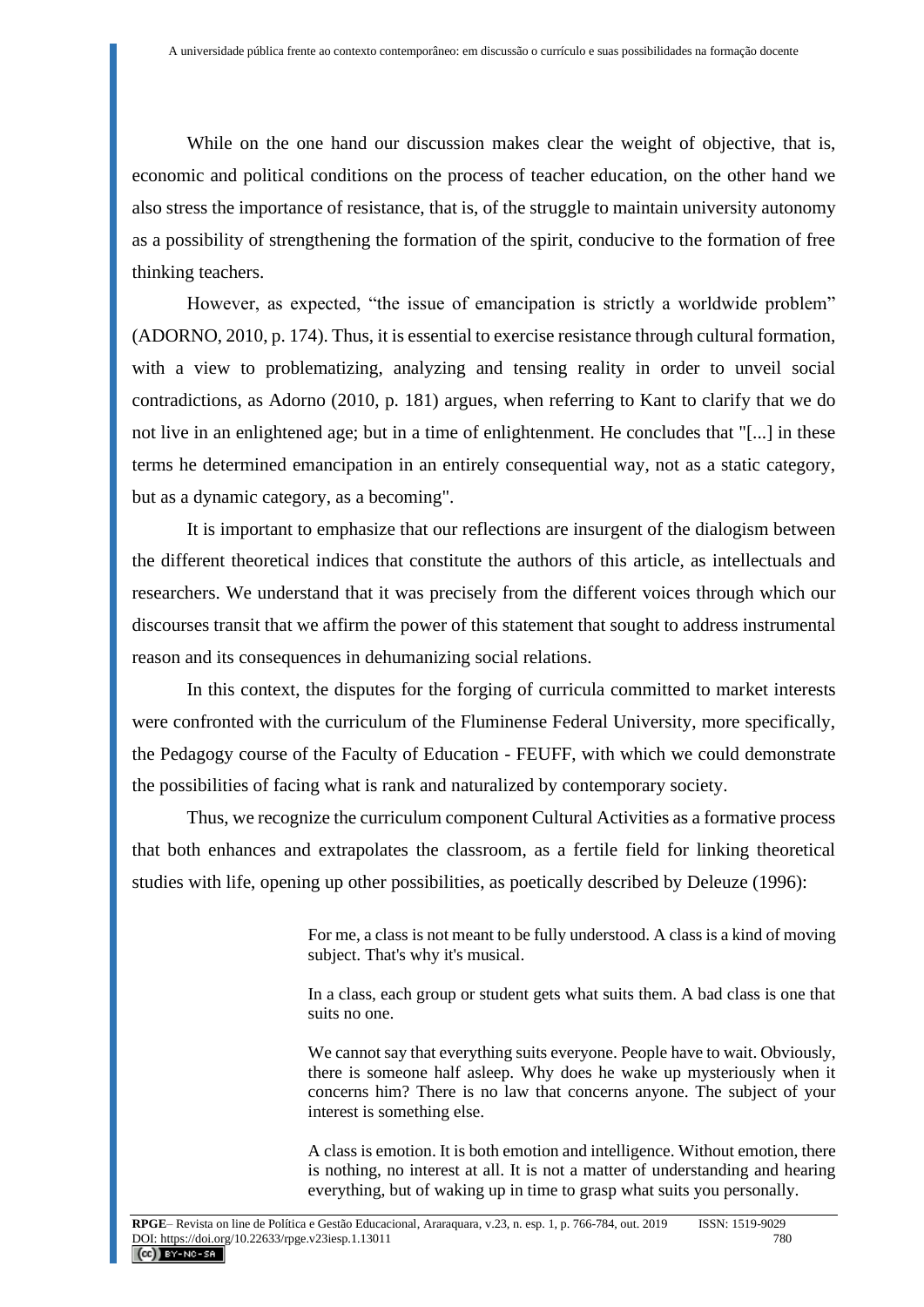This is why a varied audience is very important. We feel the centers of interest shift from one to another. It forms a kind of splendid fabric, a kind of texture.<sup>15</sup>

Although we have emphasized here the curriculum component Cultural Activities, we recognize other useful possibilities in the pedagogical project of the FEUFF Pedagogy course which are opposed to a purely technical training.

We reaffirm our conviction that the environment of teacher education at the public university, precisely because it is not directly controlled by the market, has the power to face contemporary issues about the university with professionalism and humanity, expanding the possibilities of the inventiveness of a cultural formation that does not ignore the world of work, but which continually turns to the multiple human dimensions. In this sense, guaranteeing university autonomy in a plural society, such as ours, is a *sine qua non* condition for the University itself to contribute to the process of consolidating democracy.

### **REFERENCES**

ADORNO, T. W. **Educação e Emancipação.** 5a reimpressão. São Paulo: Paz e Terra, 2010.

ADORNO, T. W. **Teoria da Semicultura**. Primeira Versão, Ano IV. No191. v. XIII. maio/ago. – Porto Velho, 2005.

ADORNO, T. W. & HORKHEIMER, M. **Dialética do Esclarecimento**: fragmentos filosóficos. Rio de Janeiro: Zahar, 1985.

AGUIAR, M. A. da S.; DOURADO, L. F. (Orgs.) **A BNCC na contramão do PNE 2014- 2024**: avaliação e perspectivas. [Livro Eletrônico]. Recife: ANPAE, 2018.

BRASIL. Ministério da Educação. **Base Nacional Comum Curricular (BNCC)**. Brasília/DF, 2017. Disponível em: [http://basenacionalcomum.mec.gov.br/.](http://basenacionalcomum.mec.gov.br/) Acessado em: 15 maio 2019.

BAUMAN, Z. **Medo líquido**. Rio de Janeiro: Jorge Zahar Editor, 2008.

<sup>&</sup>lt;sup>15</sup> Para mim, uma aula não tem como objetivo ser entendida totalmente. Uma aula é uma espécie de matéria em movimento. É por isso que é musical.

Numa aula, cada grupo ou cada estudante pega o que lhe convém. Uma aula ruim é a que não convém a ninguém. Não podemos dizer que tudo convém a todos. As pessoas têm de esperar. Obviamente, tem alguém meio adormecido. Por que ele acorda misteriosamente no momento que lhe diz respeito? Não há uma lei que diz o que diz respeito a alguém. O assunto de seu interesse é outra coisa.

Uma aula é emoção. É tanto emoção quanto inteligência. Sem emoção, não há nada, não há interesse algum. Não é uma questão de entender e ouvir tudo, mas de acordar em tempo de captar o que lhe convém pessoalmente.

É por isso que um público variado é muito importante. Sentimos o deslocamento dos centros de interesse, que pulam de um para outro. Isso forma uma espécie de tecido esplêndido, uma espécie de textura.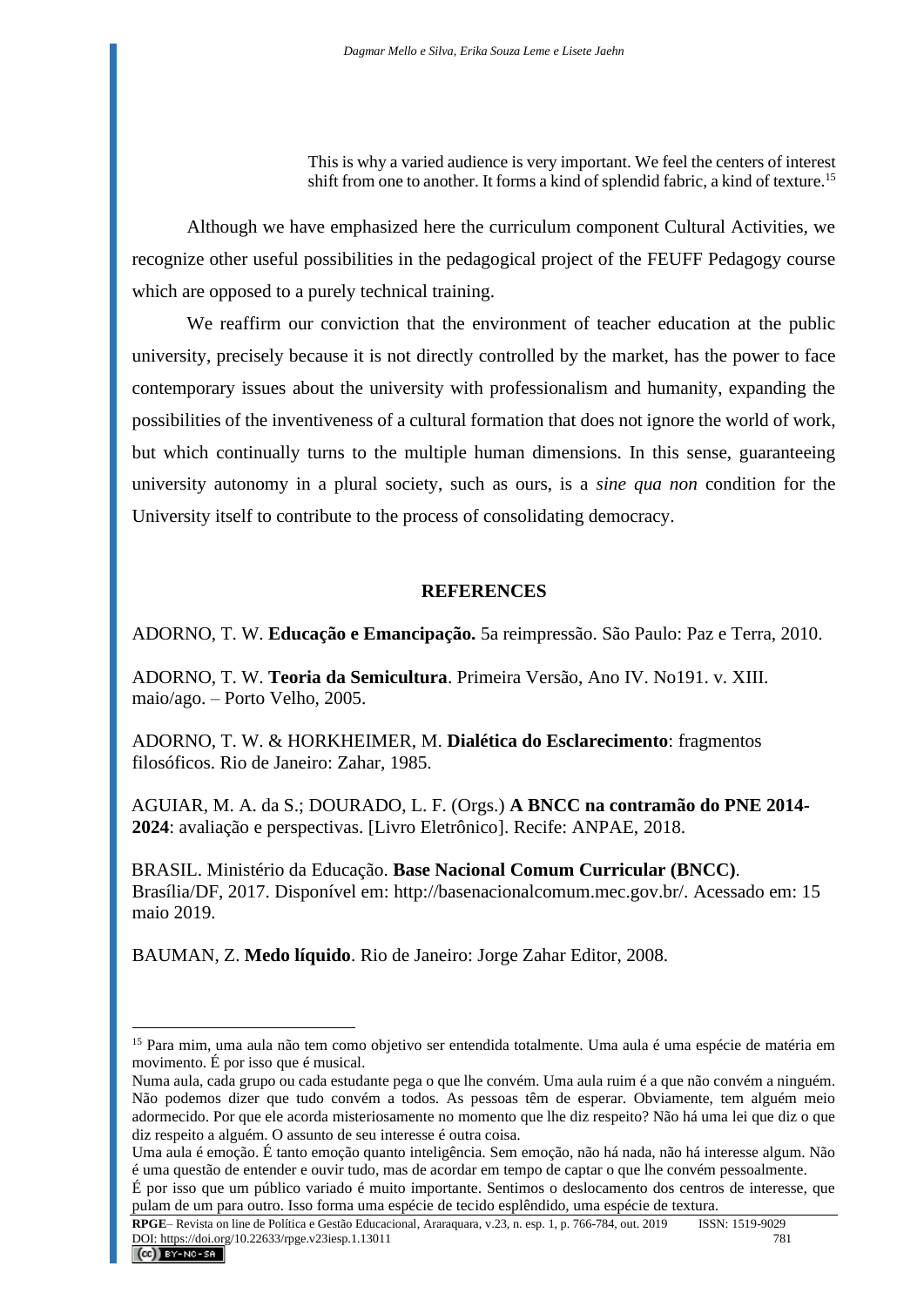BAUMAN, Z. **Comunidade**: a busca por segurança no mundo atual; tradução Plínio Dentzien. Rio de Janeiro: Jorge Zahar Ed., 2003

BENJAMIN, W. **Obras escolhidas I**: Magia e Técnica, Arte e Política. São Paulo: Brasiliense, 1994.

CURSO DE PEDAGOGIA. **Projeto Pedagógico**: estrutura Curricular. Faculdade de Educação (FEUFF) da Universidade Federal Fluminense (UFF). Jun, 2018. Disponível em: [http://feuff.sites.uff.br/coordenacao-de-pedagogia/126-2/.](http://feuff.sites.uff.br/coordenacao-de-pedagogia/126-2/) Acessado em; 15 maio 2019.

DELEUZE, G. Aula. In: **O Abecedário de Gilles Deleuze**. TV Escola, Ministério da Educação. Tradução e Legendas: Raccord, 1996.

FOUCAULT, M. **História da Sexualidade II**.O uso dos prazeres. Rio de Janeiro: Edições Graal,1984.

FOUCAULT, M. **A Arqueologia do saber**. Rio de Janeiro: Forense, 1986.

FOUCAULT, M. **A ordem do discurso**. Laura Fraga de Almeida Sampaio (Trad.). 16. ed. São Paulo: Edições Loyola, 2008.

GALLO, S. **Cuidar de si e cuidar do outro**: implicações éticas para a educação dos últimos escritos de Foucault. Advir, nº 20, dezembro de 2006, p. 71-9.

GALLO, S. **As múltiplas dimensões do aprender**. COEB 2012, Congresso de Educação Básica: Aprendizagem e Currículo. Disponível em: [http://www.pmf.sc.gov.br/arquivos/arquivos/pdf/13\\_02\\_2012\\_10.54.50.a0ac3b8a140676ef8a](http://www.pmf.sc.gov.br/arquivos/arquivos/pdf/13_02_2012_10.54.50.a0ac3b8a140676ef8ae0dbf32e662762.pdf) [e0dbf32e662762.pdf.](http://www.pmf.sc.gov.br/arquivos/arquivos/pdf/13_02_2012_10.54.50.a0ac3b8a140676ef8ae0dbf32e662762.pdf) Acessado em: 17 maio 2019.

JAEHN, L. Semi-formação e formação cultural. **ETD - Educação Temática Digital**,v. 10, n. 1, p. 114-132, 2009. [https://doi.org/10.20396/etd.v10i1.1019.](https://doi.org/10.20396/etd.v10i1.1019) JAEHN, L. Currículo, políticas e regulação social. In: XAVIER, G. T. R. (Org.); JAEHN, L. (Org.); OLIVEIRA, M. L. (Org.). **Currículo e Práxis Docente**. Niterói: EDUFF, 2014.

KANT, I. **Pedagogía**. Traducción Lorenzo Luzuriaga e José Luis Pacual. Madrid: Akal, 2003.

LEME, E. S; COSTA, V. A. da. Formação estético-cultural no pensamento de Theodor W. Adorno: a reflexão crítica e o desenvolvimento da sensibilidade. **Revista Estética**. Universidade de São Paulo - Escola de Comunicações e Artes, v. 2, p. 1 - 14, 2015.

LOPES, A. C. Apostando na produção contextual do currículo. In: AGUIAR, M. A. da S.; DOURADO, L. F. (Orgs.) **A BNCC na contramão do PNE 2014-2024**: avaliação e perspectivas. [Livro Eletrônico]. Recife: ANPAE, 2018.

MACEDO, E. "A Base é a base". E o currículo o que é? In: AGUIAR, M. A. da S.; DOURADO, L. F. (Orgs.) **A BNCC na contramão do PNE 2014-2024**: avaliação e perspectivas. [Livro Eletrônico]. Recife: ANPAE, 2018.

POPKEWITZ, T. S. **Reforma educacional**: uma política sociológica. Poder e conhecimento em educação. Trad. Beatriz Affonso Neves. Porto Alegre: Artes Médicas, 1997.